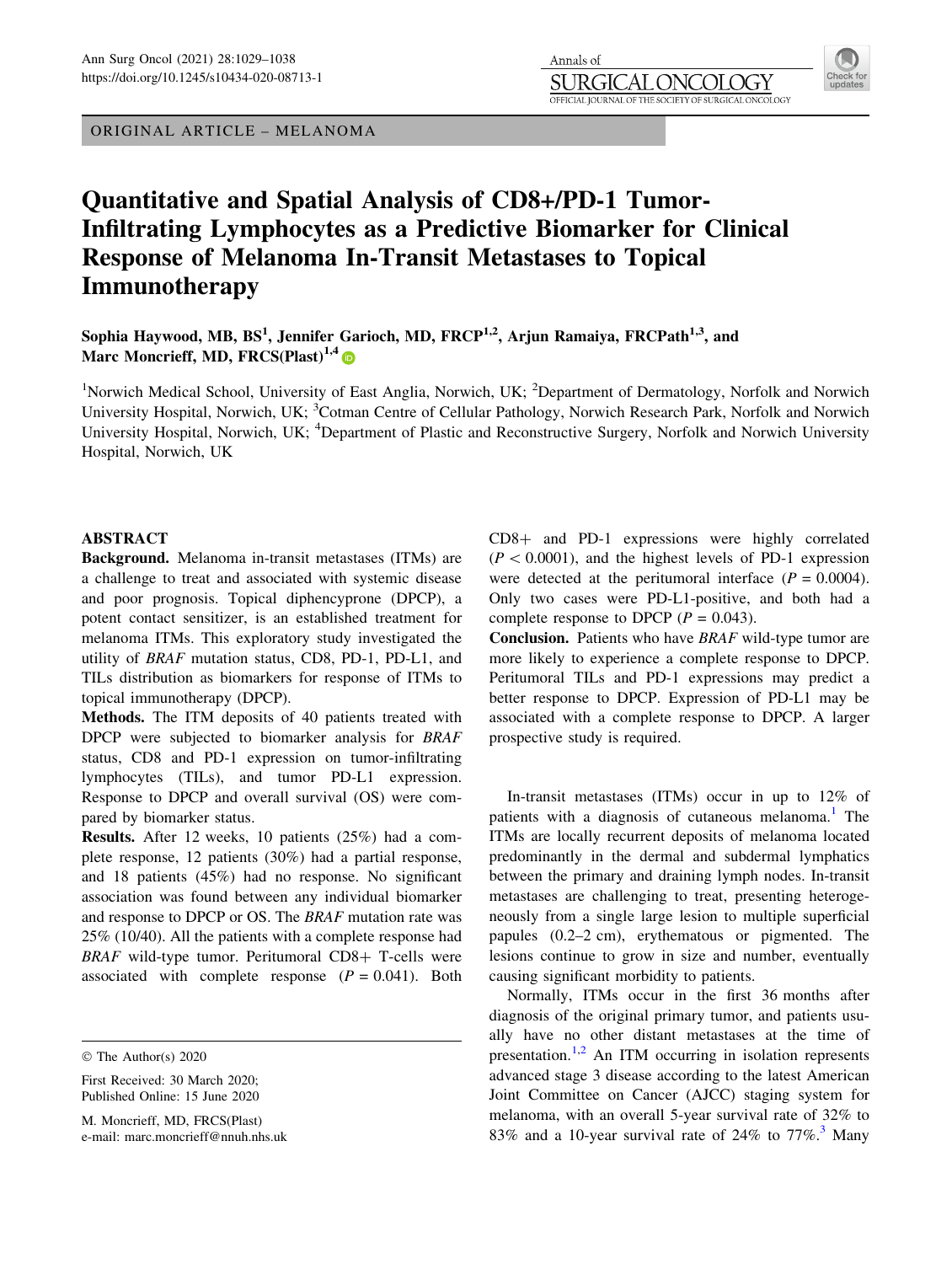patients with ITMs are otherwise asymptomatic and survive for a significant period after presentation, which means that the lesions require effective palliation, treatment, or both.

Many treatment options are available for ITMs, ranging from simple ablative procedures (e.g., surgical excision or  $CO<sub>2</sub>$  laser ablation) to complex locoregional therapies (e.g., limb infusion/perfusion or systemic therapy). $2.4$  Topical immunotherapy is a convenient, first-line therapy for patients with low-burden disease,  $5.6$  and the agent of choice in our center is diphencyprone (DPCP).<sup>[7](#page-8-0)</sup>

The topical immunotherapy agent, DPCP, was first reported as a treatment for melanoma metastases in 19[8](#page-8-0)9.<sup>8</sup> As a hapten, DPCP elicits a CD8+ T-cell-mediated, delayed hypersensitivity response, which in turn stimulates the release of cytokines, specifically IL-24 and IL-9, which are known to act in melanoma as tumor-suppressor cytokines promoting lymphocyte-mediated tumor destruction.<sup>[9](#page-8-0)</sup>

A potent contact sensitizer, DPCP causes delayed hypersensitivity reactions in 98% of people.<sup>[10](#page-8-0)</sup> Once sensitized, patients apply DPCP cream to lesions once weekly, inducing a local inflammatory reaction.<sup>[11](#page-8-0)</sup> Patients tolerate DPCP well with no systemic side effects. Our long-term outcomes with this therapy have been previously reported.<sup>[7](#page-8-0)</sup>

The most prevalent gene identified in melanoma is the mutation of the proto-oncogene BRAF, present in 41% to 56% of all melanomas.<sup>[12](#page-8-0)</sup> This mutated protein is implicated in different means of melanoma progression, including activation of the MEK/ERK pathway, evading the immune response, senescence, and apoptosis as well as angiogenesis, tissue invasion, and metastasis. $13,14$  In 2010, BRAF mutation was first described as a therapeutic target and currently is the standard of care for suitable patients.<sup>[15,16](#page-8-0)</sup>

Importantly,  $CD8+$  cytotoxic T lymphocytes recognize tumor-associated antigens presented by tumor cells on their surface with major histocompatibility complex class 1 molecules (MHC I). Cytotoxic T cells demonstrate clini-cally significant anti-tumor activity in melanoma.<sup>[17](#page-8-0)</sup> Infiltration of  $CD8+$ , generally associated with improved survival, is a good prognostic marker.<sup>[18](#page-8-0)</sup> The programmed cell death 1 (PD-1) immune inhibitory receptor is present on T- and B-lymphocytes, natural killer cells, and myeloid cells, and PD-L1 is its corresponding ligand expressed on tumor cells, T and B cells, macrophages, and dendritic cells.<sup>[19](#page-8-0)</sup> The PD-1/PD-L1 interaction is a recognized mechanism whereby malignant cells evade the immune system to allow tumor growth and progression. High levels of PD-L1 expression in tumors are associated with a poorer prognosis. $^{20}$  $^{20}$  $^{20}$  The blockade of the PD-1 pathway is performed in melanoma treatment with the use of systemic anti-PD1 therapy. $21,22$  $21,22$ 

The current study aimed to evaluate any link between the expression of BRAF mutation, CD8, PD-1, and PD-L1 in ITMs and clinical response to DPCP.

## METHODS

Patients who had biopsy-proven ITMs treated with DPCP at our quaternary referral cancer center between 2008 and 2016 were identified from our institutional melanoma database. Patients with AJCC stage 3 melanoma at the time of presentation who had unresectable low-volume disease (superficial small metastatic deposits in the dermis and subcutis) were triaged to DPCP as first-line therapy by the assessing clinicians and the Specialist Multidisciplinary Team (MDT).

The treatment protocol for ITMs with DPCP has been previously described.<sup>[5](#page-8-0),[7](#page-8-0)</sup> In brief, the patients were initially sensitized to DPCP in the clinic, and once contact sensitivity was confirmed, the patients were started on a onceweekly regimen of 0.05% topical DPCP applied to the area under the direction of the treating clinician in the patient's home. The patients were monitored every 2 weeks to gauge their clinical reaction to the DPCP, and the concentration of the agent was modified accordingly. The maintenance concentration of DPCP used varied from 0.000001 to 0.05%.

Clinical response to treatment was assessed and recorded by the senior clinician (J.J.G.) in a combined MDT clinic, in which a contemporaneous second opinion from other clinicians was available if the lack of clinical response was concerning or other simultaneous treatment methods were needed (e.g., surgical excision,  $CO<sub>2</sub>$  laser ablation, or systemic therapy) in case of a partial response. Clinical responses were recorded 3 and 6 months after the initiation of treatment with DPCP and graded CR (complete response with no viable tumor observed), PR (partial response with some, but not all, of the tumor resolved), or NR (none, with none of the presenting ITMs showing a response to the DPCP or with the development of more ITMs and no evidence of a response). The total response rate was calculated as  $CR + PR/all$  patients  $\times 100\%$ . Treatment was continued for at least 12 months if the patient responded or discontinued if the disease showed obvious uncontrolled progression.

#### Immunohistochemistry and Molecular Diagnostics

Archived formalin-fixed, paraffin-embedded surgical histology specimens of in-transit metastases were retrieved. Histology was reviewed on hematoxylin and eosin (H&E) slides, and a single representative block was chosen for immunohistochemistry (IHC). Before the start of DPCP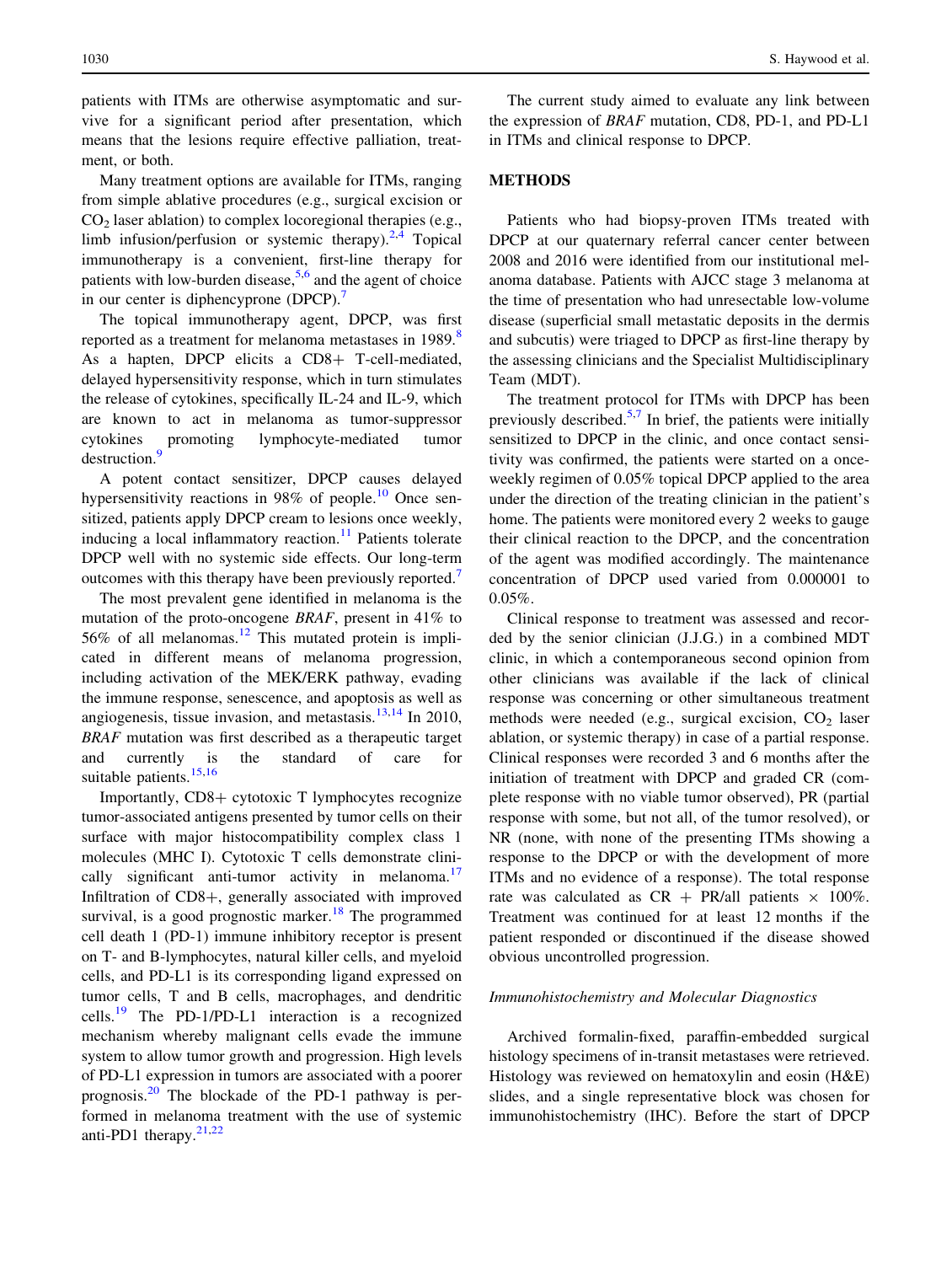treatment, 34 specimens (85%) were taken, and 6 further samples (15%) were taken afterward.

All IHC was performed on an Leica bond immunostainer (Leica Microsystems (UK) Ltd, Milton Keynes, UK) according to the manufacturer's instructions. Testing of BRAF mutation was performed according to our clinical standard of care, which has been published elsewhere. $^{23}$  $^{23}$  $^{23}$ For BRAF V600E IHC, Pleasanton, CA Spring Bioscience mouse anti-human BRAF V600E monoclonal antibody (Clone VE1) was used at a dilution of 1:200 run on a routine long program.

The BRAF V600E IHC was reported as positive or negative. Any negative specimens or specimens displaying variable expression underwent molecular diagnostic testing (Biocartis Idylla system; PCR, Mechelen, Belgium) to identify other BRAF V600 mutations.

For CD8 IHC, Leica 4B11 clone CD8-4B11-L-CE was used at 1:40 dilution on a routine heat retrieval program. For PD-1 IHC, Cell Marque PD-1 EP239 (315R-14), Rocklin, CA was used at 1:250 dilution on a routine heat retrieval program. Positive control for CD8 and PD-1 included tonsillar tissue. For PD-L1 IHC, Cell Marque PD-L1 28-8 (438R-14-ASR) was used at 1:75 dilution on a long heat-retrieval program. We used PD-L1-positive cell lines, and positive control included endometrial and tonsillar tissue. Every batch of IHC was run with a satisfactory control line.

Expression of CD8 and PD-1 on positive TILs within tumor nests was reported per square millimeter in the area of the most dense lymphocyte infiltration at high-power  $(x40)$  fields. The counts per square millimeter were grouped into the following levels of expression: 0 (0 cells/ mm<sup>2</sup>), 1 (1–10 cells/mm<sup>2</sup>), 2 (11–100 cells/mm<sup>2</sup>), and 3  $(\geq 101 \text{ cells/mm}^2)$ . Expression of PD-L1 was seen on tumor cells and immune cells. To provide percentage of expression, PD-L1-positive tumor cells were counted, and 5% or higher was considered as indicating PD-L1 positivity.

Detection and observer bias was avoided in this study due to blinding of researchers analyzing the specimen slides to any clinical data.

#### Spatial Distribution of CD8+ TILs

The location of the TILs in relation to the tumor deposit was assessed using both the H&E stains and CD8 immunostains and classified into three distinct patterns based on the distribution of the  $CD8+$  lymphocytes as follows: peripheral/absent (lymphocytes predominantly located in the perivascular region or absent altogether), peritumoral (lymphocytes predominantly located at the tumor edge/margin or tumor-stroma interface), or intratumoral (lymphocytes predominantly located within the tumor, with few or no lymphocytes in the peritumoral location). Figure [1](#page-3-0) shows representative examples of each pattern.

# Statistical Analysis

Biomarker status was tabulated by response group. Chi square tests and Fisher's Exact Test were used to establish association between biomarker status and response to DPCP. The Kaplan-Meier log-rank method was used for survival estimates and graphic representation. Analysis was performed with GraphPad Prism v. 8.0 (GraphPad.com, San Diego, CA, USA).

## RESULTS

Ethics approval was granted for this study (IRAS ID: 227816; Cambridge Regional Ethics 17/EE/0451). The cohort of 40 patients treated between 2008 and 2016 with samples eligible for biomarker analysis included 22 women (55%) and 18 men (45%). The cohort had a median age of 76 years (range, 47–95 years). After 12 weeks of treatment with DPCP, 10 patients (25%) had CR, 12 had PR (30%), and 18 (45%) had NR, for an overall response  $(CR+PR)$  of 55%. The median OS was 26 months (range, 2–79 months) (Fig. [1a](#page-3-0)). During the study period, 24 patients died. The median progression-free survival (PFS) was 6 months (Fig. [2b](#page-4-0)). A clinical response to DPCP was significantly associated with increased OS  $(P = 0.0021)$  and PFS  $(P < 0.0001)$  $(P < 0.0001)$  $(P < 0.0001)$  (Fig. [2](#page-4-0)c and d) (Table 1).

#### Biomarker Distribution and Analysis

All identified BRAF mutations were of the V600E subtype. The 40 specimens comprised 10 (25%) BRAF V600E mutation-positive and 30 (75%) BRAF mutation–wild-type specimens. Table [2](#page-5-0) shows the distribution of the lymphocyte biomarkers according to BRAF status. No significant association was observed between BRAF mutation status and  $CD8+$ , PD-1, or PD-L1 counts. The distribution of the TILs was not associated with BRAF status.

#### Lymphocyte Biomarkers and TILs Distribution

Table [3](#page-5-0) shows the biomarker TILs distribution analyses. A strong association with PD-1 and CD8 counts was observed ( $P < 0.0001$ , Fisher's Exact Test). A Chi square test for trend indicated a significant association between the two-variables ( $P < 0.0001$ ). The predominant TILs patterns were evenly distributed among the three subgroups. The PD-1 cell counts were significantly associated with TILs distribution ( $P = 0.0004$ ). A significant trend toward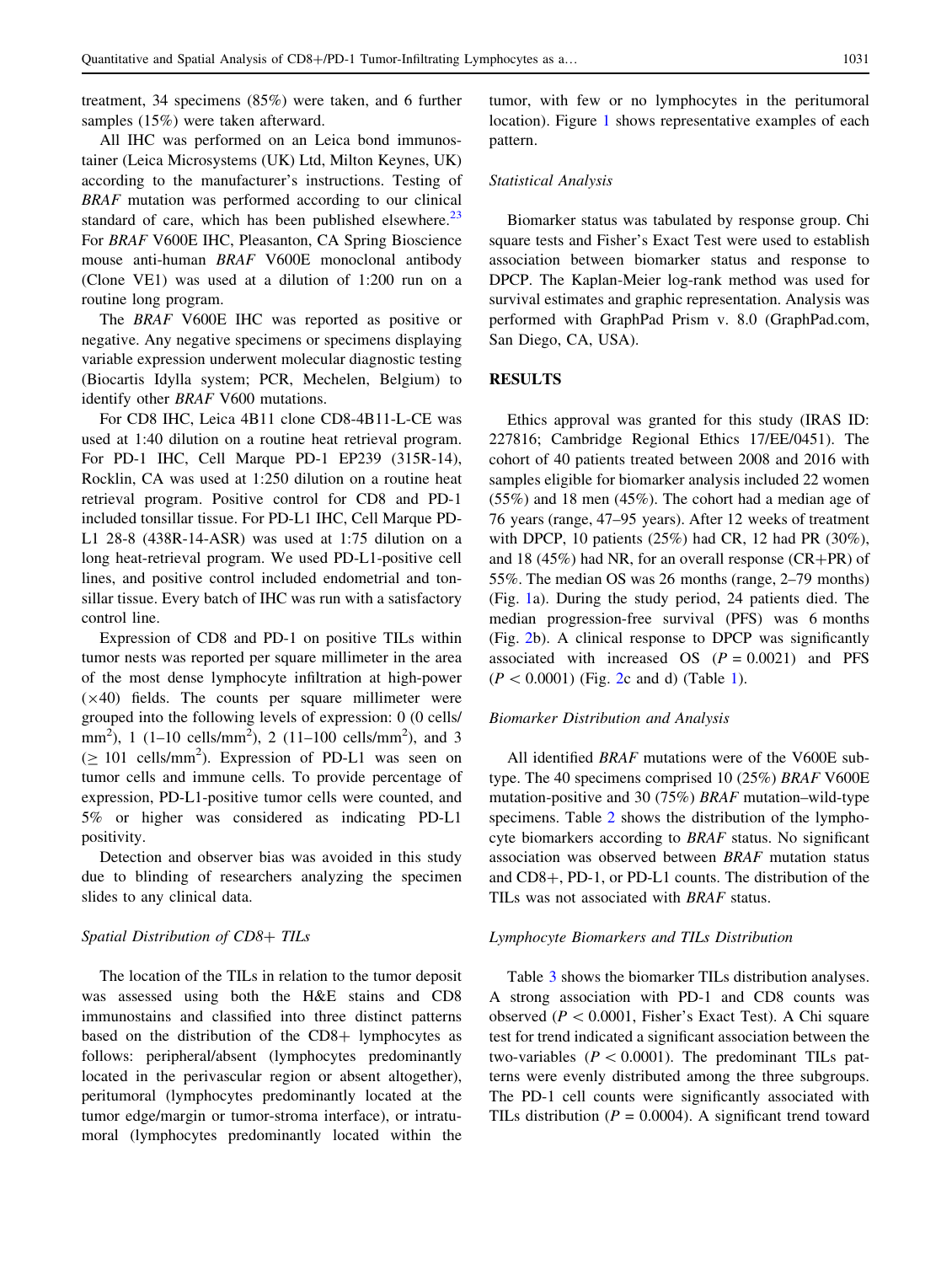<span id="page-3-0"></span>

FIG. 1 A CD8+ peripheral/absent TILs ( $\times$  1); B peripheral/absent PD-1 TILs ( $\times$  1); C CD8+ peritumoral TILs ( $\times$  1); D PD-1+ peritumoral TILs ( $\times$  1); E CD8+ intratumoral TILs ( $\times$  1); F PD-1+ intratumoral TILs ( $\times$  1)

the peritumoral TILs pattern was observed, demonstrating higher PD-1 cell counts ( $P = 0.0012$ ). Tumors with predominantly peritumoral TILs demonstrated high PD-1 cell counts ( $> 10$  cells/mm<sup>2</sup>) in more than half (58.3%) of the specimens analyzed, whereas the PD-1 cell counts in the absent/peripheral and intratumoral TILs groups were low  $( \leq 10 \text{ cells/mm}^2)$  for the majority of specimens (16.7% and 6.2%, respectively;  $P = 0.006$ .

## Response to DPCP and Biomarker Status

All the patients with a CR had a BRAF wild-type tumor (Table [4\)](#page-6-0). The presence of a BRAF V600E mutation was associated with a poor clinical response ( $P = 0.025$ ). The responding groups (CR+PR) showed a trend for higher overall CD8+ counts, but this was not statistically significant  $(P = 0.165)$ . Increasing PD-1 cell counts were associated with a better response to DPCP ( $P = 0.042$ ). Although only two tumors demonstrated measurable PD-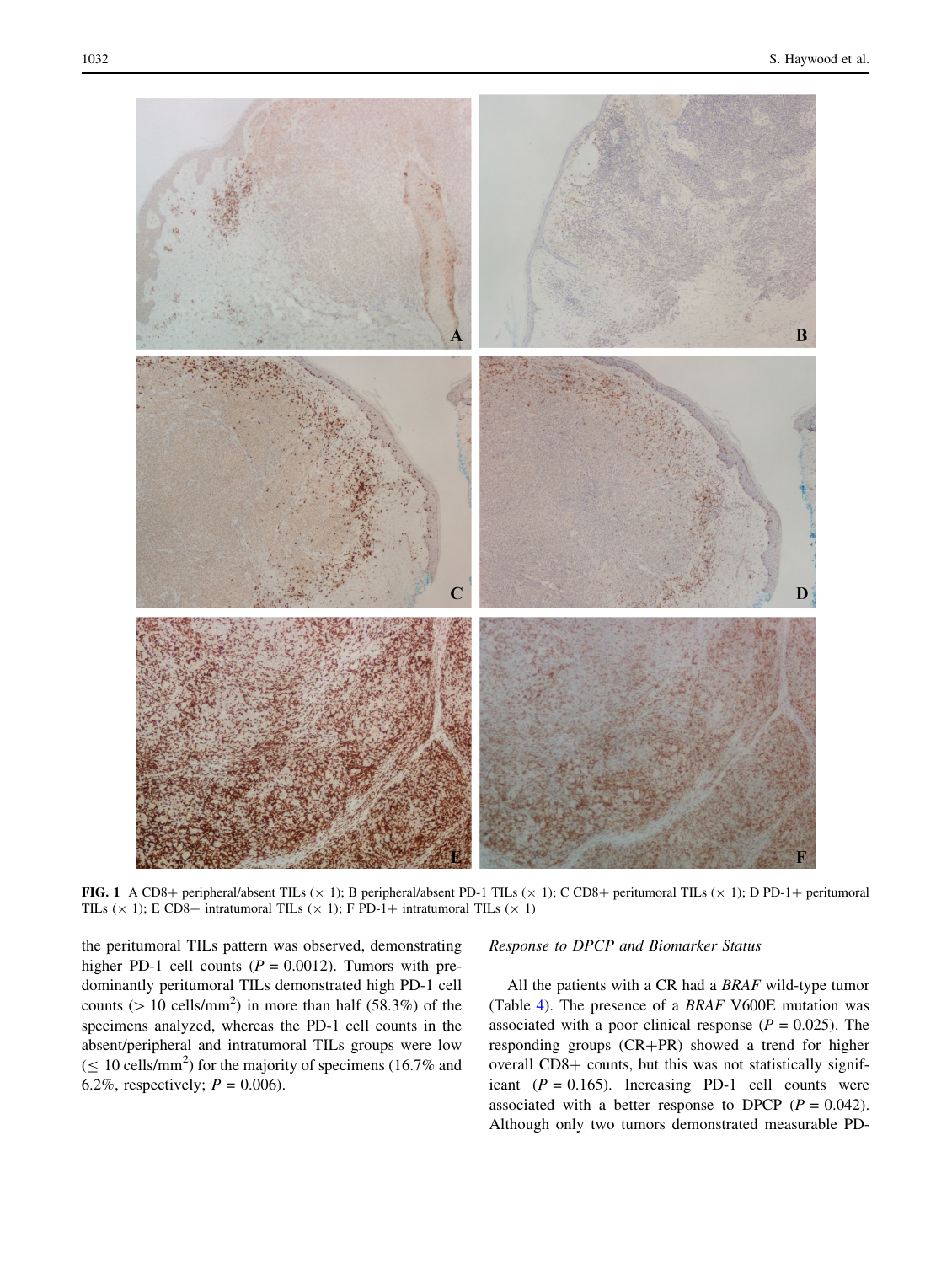<span id="page-4-0"></span>

FIG. 2 a Overall survival. b Progression-free survival. c Comparison of OS between responders and non-responders. d Comparison of PFS between responders and non-responders

| Response    | $n(\%)$    | Median OS Months (IOR)  | Deaths $(n)$      | HR (95% CI)       | $P$ Value <sup>a</sup> |
|-------------|------------|-------------------------|-------------------|-------------------|------------------------|
| NR.         |            |                         |                   |                   |                        |
| CR or PR    | 18(45)     | $14.0(7.0 - 27.0)$      | 14                | 0.3153            | 0.0021                 |
|             | 22(55)     | $61.0(25.0-NtR)$        | 10                | $(0.132 - 0.751)$ |                        |
| Response    | $n(\%)$    | Median PFS Months (IOR) | Recurrences $(n)$ | <b>HR</b>         | P Value                |
| NR response |            |                         |                   |                   |                        |
| CR or PR    | 18 $(45%)$ | $4.0(2.0-5.5)$          | 18                | 0.2703            | < 0.0001               |
|             | 22(55%)    | $21.0(6.0-34.0)$        | 15                | $(0.119 - 0.612)$ |                        |
|             |            |                         |                   |                   |                        |

TABLE 1 Response to DPCP correlated with OS and PFS

DPCP diphencyprone, OS overall survival, PFS progression-free survival, IQR interquartile range, HR hazard ratio, NR no response, PR partial response, CR complete response, NtR not reached

a Log-rank test

L1, the presence of this receptor was significantly associated with a CR ( $P = 0.043$ ). Table [5](#page-7-0) shows that although no significant association was demonstrated with  $CD8+$ TILs distribution and response to DPCP  $(P = 0.1281)$ , subanalysis showed that peritumoral CD8+ TILs were associated with a favorable response to DPCP  $(P = 0.0421)$ . Similarly, 60% of the CRs were associated with tumors that demonstrated this distribution, which was significant ( $P = 0.0410$ ). Other patterns of CD8+ TILs distribution were not predictive of DPCP response. A low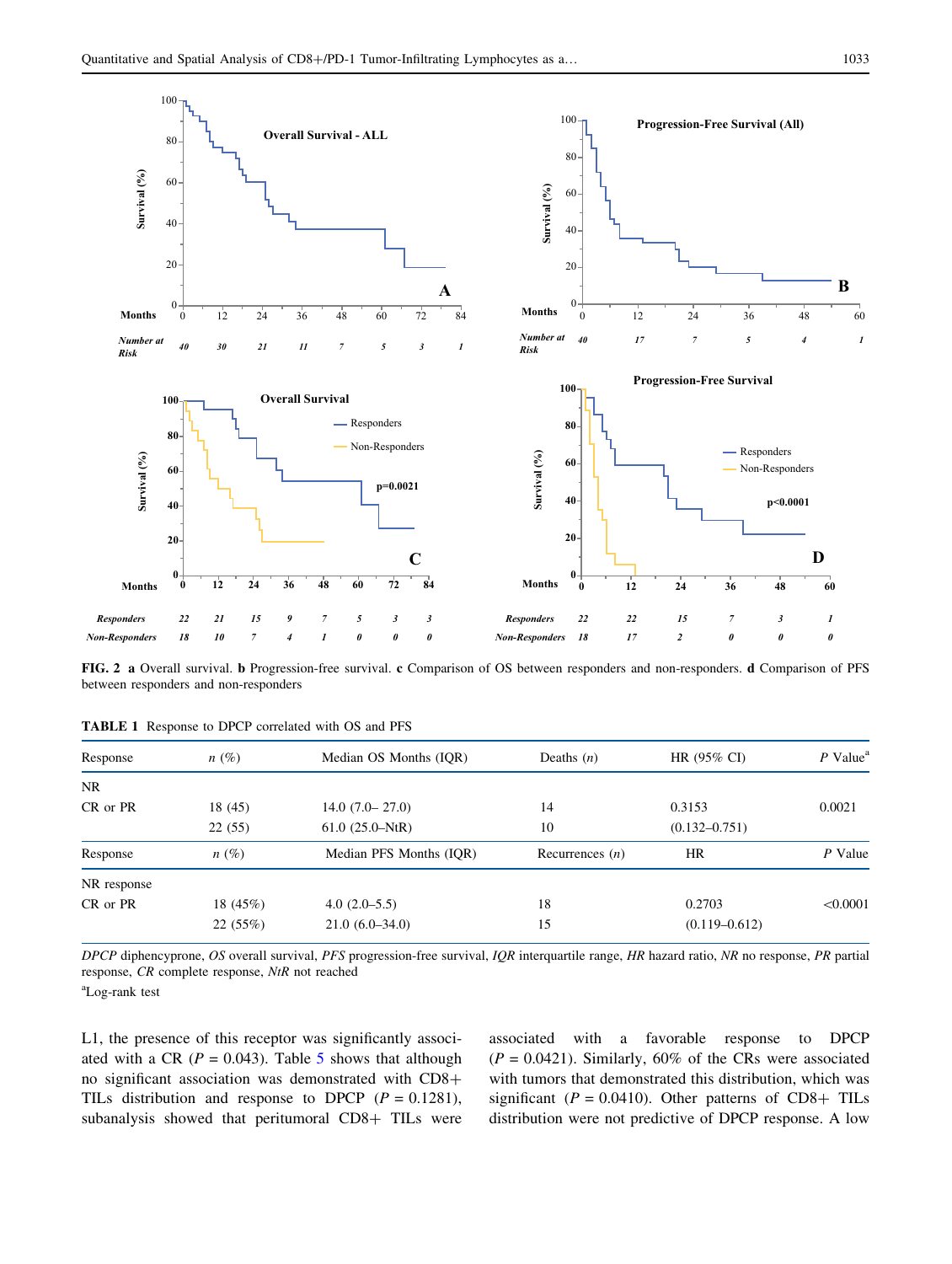| Variable                 | Category          | BRAF wild type $(n = 30)$ | <b>BRAF V600E</b> $(n = 10)$ | Total $n(\%)$ | $P$ Value <sup>a</sup> |
|--------------------------|-------------------|---------------------------|------------------------------|---------------|------------------------|
| $CD8+$                   | < 1               | 3                         | 3                            | 6(15)         | 0.3186                 |
| (cells/mm <sup>2</sup> ) | $1 - 10$          | 12                        | 2                            | 14(35)        |                        |
|                          | $11 - 100$        | 9                         | 4                            | 13(32.5)      |                        |
|                          | >100              | 6                         |                              | 7(17.5)       |                        |
| $PD-1$                   | < 1               | 12                        | 3                            | 15(37.5)      | 0.8281                 |
| (cells/mm <sup>2</sup> ) | $1 - 10$          | 10                        | 5                            | 15(37.5)      |                        |
|                          | $11 - 100$        | 4                         |                              | 5(12.5)       |                        |
|                          | >100              | 4                         |                              | 5(12.5)       |                        |
| Predominant TILs         | Absent/peripheral | 9                         | 3                            | 12(30)        | 0.6778                 |
| Distribution             | Peritumoral       | 10                        | 2                            | 12(30)        |                        |
|                          | Intratumoral      | 11                        | 5                            | 16(40)        |                        |
| Tumor PD-L1              | $\leq 5\%$        | 28                        | 10                           | 38 (95)       | 0.4020                 |
|                          | $>$ 5%            | 2                         | 0                            | 2(5)          |                        |

<span id="page-5-0"></span>TABLE 2 Lymphocyte biomarkers and distribution by BRAF mutation status

PD-1 programmed cell death 1, TILs tumor-infiltrating lymphocytes, PD-L1 programmed death-ligand 1 a Fisher's Exact Test

TABLE 3 CD8+ lymphocyte count, TILs location, and PD-1 biomarker status

| <b>VARIABLE</b>           | Category          | PD-1 (cells/mm <sup>2</sup> )                      |          |                                                 |              |               |                    |  |  |
|---------------------------|-------------------|----------------------------------------------------|----------|-------------------------------------------------|--------------|---------------|--------------------|--|--|
|                           |                   | < 1                                                | $1 - 10$ | $11 - 100$                                      | >100         | Total $n(\%)$ | P Value            |  |  |
| $CD8+$ count              | $\leq 1$          | 4                                                  |          |                                                 | $\mathbf{0}$ | 6(15)         |                    |  |  |
| (cells/mm <sup>2</sup> )  | $1 - 10$          | 9                                                  |          | $\Omega$                                        | 0            | 14(35)        | $< 0.0001^{\rm a}$ |  |  |
|                           | $11 - 100$        |                                                    | 8        | 3                                               | $\Omega$     | 13(32.5)      | $< 0.0001^{\rm b}$ |  |  |
|                           | >100              | 0                                                  |          |                                                 |              | 7(17.5)       |                    |  |  |
| TIL <sub>s</sub> location | Absent/peripheral | 8                                                  |          | 2                                               | 0            | 12(30)        |                    |  |  |
|                           | Peritumoral       | $\Omega$                                           |          | 2                                               |              | 12(30)        | $0.0004^a$         |  |  |
|                           | Intratumoral      |                                                    | 8        |                                                 | 0            | 16(40)        | $0.0012^b$         |  |  |
|                           |                   | Low PD-1 ( $\leq$ 10 cells/mm <sup>2</sup> ) n (%) |          | High PD-1 (> 10 cells/mm <sup>2</sup> ) $n$ (%) |              |               |                    |  |  |
| TIL <sub>s</sub> location | Absent/peripheral | 10(83.3)                                           |          | 2(16.7)                                         |              | 12 $(30\%)$   |                    |  |  |
|                           | Peritumoral       | 5(41.7)                                            |          | 7(58.3)                                         |              | 12 $(30\%)$   | $0.0060^{\rm a}$   |  |  |
|                           | Intratumoral      | 15 (93.8)                                          |          | 1(6.2)                                          |              | $16(40\%)$    | $0.0051^{b}$       |  |  |

TILs tumor-infiltrating lymphocytes, PD-1 programmed cell death 1

a Fisher's Exact Test

<sup>b</sup>Chi square test for trend

PD-1 cell count ( $\leq 10$  cells/mm<sup>2</sup>) was associated with significantly low complete response rates compared to diphencyprone (low rates of CR to DPCP) compared with a high PD-1 cell count  $(13.3\% \text{ vs } 60\%; P = 0.0061)$ .

None of the biomarkers investigated in this study were associated with overall survival (OS) of the patients in this cohort (Table [4](#page-6-0)).

# DISCUSSION

The response to DPCP and the survival rates are in keeping with the results published by the current group, $\frac{7}{2}$  $\frac{7}{2}$  $\frac{7}{2}$ two Australian cohorts,  $5,6$  and two smaller Canadian and Brazilian cohorts. $24,25$  Collation of the published data for 192 patients to date shows that DPCP has an overall response ( $CR + PR$ ) rate of 64.6%. The findings showed an overall CR of 30.7% (range, 13–46%), an overall PR of 33.9% (range, 25–38.9%), and an NR rate of 35.4% (range, 18–60%).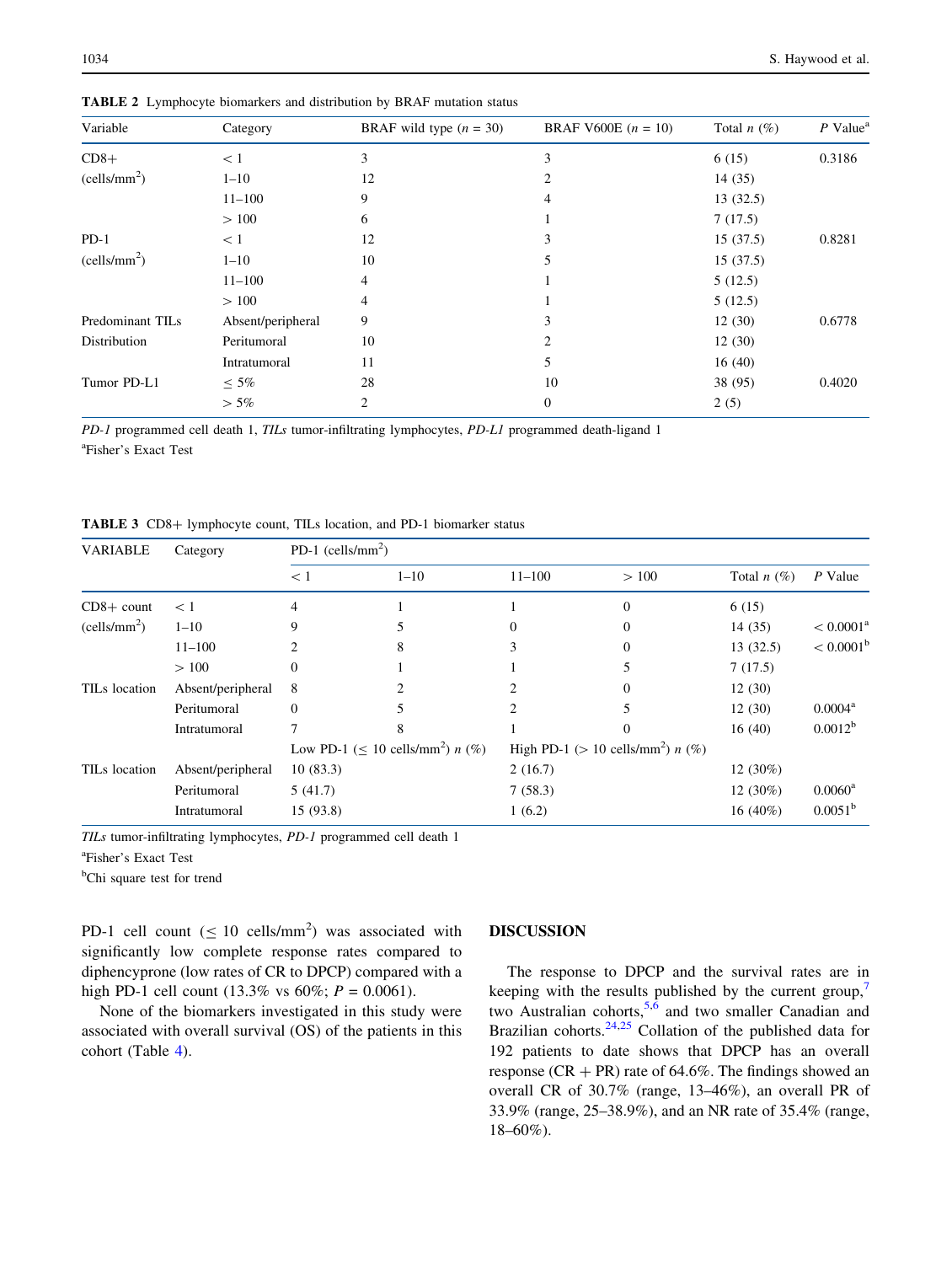| Variable                 | Category     | CR n           | PR n | NR n           | Total $n(\%)$ | $P$ Value <sup>a</sup> | Median OS Months (IOR) | Deaths $(n)$ | $P$ Value <sup>b</sup> |
|--------------------------|--------------|----------------|------|----------------|---------------|------------------------|------------------------|--------------|------------------------|
| <b>BRAF</b>              | Wild type    | 10             | 6    | 14             | 30(75)        | 0.025                  | $25.0(9.0-39.0)$       | 17           | 0.412                  |
|                          | <b>V600E</b> | $\overline{0}$ | 6    | 4              | 10(25)        |                        | $17.5(14.0-26.0)$      | 7            |                        |
| $CD8+$                   | $\leq 1$     |                | 3    | 2              | 6(15)         | 0.165                  | $18.5(7.0-49.0)$       | 3            | 0.752                  |
| (cells/mm <sup>2</sup> ) | $1 - 10$     | 3              | 2    | 9              | 14(35)        |                        | $25.0(9.0-30.0)$       | 11           |                        |
|                          | $11 - 100$   | 2              | 6    | 5              | 13(32.5)      |                        | $25.0(14.0-34.0)$      | 8            |                        |
|                          | >100         | $\overline{4}$ |      | 2              | 7(17.5)       |                        | $17.0(10.0-26.0)$      | 2            |                        |
| $PD-1$                   | < 1          |                | 5    | 9              | 15(37.5)      | 0.042                  | $25.0(8.0-44.0)$       | 10           | 0.706                  |
| (cells/mm <sup>2</sup> ) | $1 - 10$     | 3              | 4    | 8              | 15(37.5)      |                        | $20.0(14.0-32.0)$      | 10           |                        |
|                          | $11 - 100$   | 2              | 2    |                | 5(12.5)       |                        | $34.0(18.0-49.0)$      | 3            |                        |
|                          | >100         | $\overline{4}$ |      | $\theta$       | 5(12.5)       |                        | $17.0(15.0-17.0)$      |              |                        |
| Tumor PD-L1              | $\leq 5\%$   | 8              | 12   | 18             | 38 (95)       | 0.043                  | $19.5(10.0-32.0)$      | 22           | 0.919                  |
|                          | $>$ 5%       | $\overline{2}$ | 0    | $\overline{0}$ | 2(5)          |                        | $47.5(34.0 - 61.0)$    | 2            |                        |
|                          |              |                |      |                |               |                        |                        |              |                        |

<span id="page-6-0"></span>TABLE 4 Clinical response to DPCP correlated with OS by biomarker status

DPCP diphencyprone, OS overall survival, CR complete response, PR partial response, NR no response, IQR interquartile range, PD-1 programmed cell death 1, PD-L1 programmed death-ligand 1

<sup>a</sup>Chi square test for trend

b Log-rank test

#### BRAF V600E Mutation Status

Read et al.<sup>[6](#page-8-0)</sup> reported a BRAF V600 mutation rate of 26.9% in a similar cohort of patients with ITMs but did not comment in its relation to DPCP response. This is close to the current study's positive mutation rate of 25%. These two independent cohorts of patients with ITMs demonstrate a lower rate of BRAF positivity than the expected rate of 50% for all melanomas. One interpretation maintains that BRAF V600 mutant tumors are less likely to develop ITMs, although further cohorts are required to verify this. Adler et al. $^{26}$  $^{26}$  $^{26}$  reported that in BRAF-mutant patients, lymph node metastases are more likely to develop as first metastases than as in-transit metastases but do not report the rate of BRAF mutation in their group with ITMs. In this study, all 10 patients with a CR were *BRAF* wild type  $(P = 0.025)$ , although BRAF status was not significantly associated with OS or PFS ( $P = 0.43$ ). Notably, targeted systemic therapy was historically unavailable to most of the patients in our cohort. Therefore, it is not possible to draw any reasonable conclusions from our data alone. Other studies have reported that a BRAF V600 mutation is associated with higher metastatic burden, suggested that it is an independent negative prognostic factor for OS and distant metastasis-free survival. $27-29$ 

# CD8? PD-1 TILs and the Tumor Microenvironment

A significant presence of T cells identified in the tumor microenvironment (TME) generally is associated with a good prognosis.<sup>[18](#page-8-0)</sup> In particular, CD8+ TILs are associated

with improved RFS and OS for melanoma, which may be closely related to the directly killing effect of  $CD8 + TILs$ on tumor cells. $30$  The TME consists of cancer cells, inflammatory cells, stromal cells, and cytokines, and these components form a complicated immunosuppressive network in cancer, which limits T cell activation and induces T cell dysfunction. The PD-L1/PD-1-signaling pathway is a crucial regulatory pathway of T cell exhaustion in cancer, and PD-L1 is abundantly expressed in cancer cells and stromal cells. A marker of T cell exhaustion is the upregulation of the PD-1 receptor. $31$ 

Our results after simple profiling of the TME of ITMs, highlight the complexity of these interactions. Unlike previous TILs studies of primary melanoma, our data did not show a quantitative relationship between  $CD8 + T$ -cell count and response to therapy or OS. However, qualitative analysis of the TILs distribution showed that the predominant presence of  $CD8+T$  cells at the stromal-tumor interface of the ITM is associated with significantly increased rates of response to the topical immunotherapy. Similarly, our data demonstrate that at that same location, a significantly greater proportion of PD-1 CD8+ cells exist, suggesting underlying mechanisms of localized immunosuppression at the stromal-tumor interface of the ITM that promote T cell exhaustion and prevent tumor destruction. $31,32$  Given that a delayed hypersensitivity reaction produced by the application of DPCP generates a dramatic influx of CD8+ cytotoxic T cells local to the ITMs,  $9,33$  $9,33$  we hypothesize that the mechanism of the topical immunotherapy action is to overwhelm the TME with active  $CD8+$  T-cells, thereby shifting the balance in favor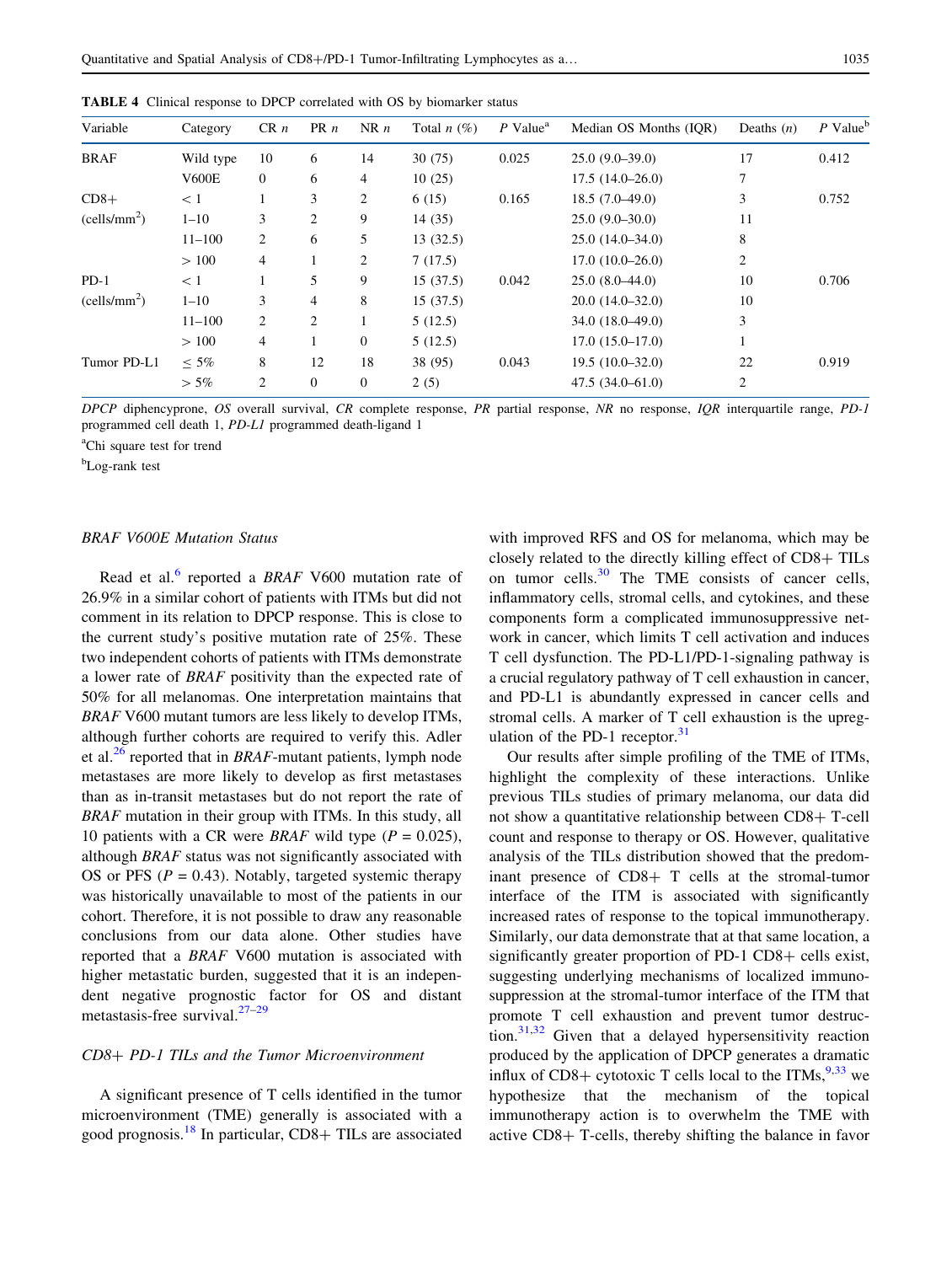| Variable                                    | Category                   | CR(n) | PR(n) | NR(n)     | $P$ Value             |
|---------------------------------------------|----------------------------|-------|-------|-----------|-----------------------|
| Lymphocyte response                         |                            |       |       |           |                       |
| TILs location                               | Absent/peripheral          | 3     | 3     | 6         | $0.1281^a$            |
|                                             | Peritumoral                | 6     | 3     | 3         |                       |
|                                             | Intratumoral               |       | 6     | 9         |                       |
| TIL <sub>s</sub> location                   | Peritumoral                | 6     | 3     | 3         | $0.0421$ <sup>a</sup> |
| (subanalysis)                               | Peripheral or intratumoral | 4     | 9     |           | $0.0172^b$            |
| Variable                                    | Category                   |       | CR    | PR or NR  | $P$ Value             |
| TILs location                               | Peritumoral                |       | 6     | 6         | $0.0410^a$            |
| Peripheral or intratumoral<br>(subanalysis) |                            |       | 4     | 24        |                       |
| Variable                                    | Category                   | CR    | PR    | <b>NR</b> | $P$ Value             |
| $PD-1$                                      | Low $(\leq 10)$            | 4     | 9     | 17        | $0.0061^a$            |
| (cells/mm <sup>2</sup> )                    | High $(>10)$               | 6     | 3     |           | $0.0062^b$            |
| $(All$ TIL <sub>s</sub> $)$                 |                            |       |       |           |                       |
| $PD-1$                                      | Low $(\leq 10)$            |       |       | 3         | $0.0985^{\rm a}$      |
| (cells/mm <sup>2</sup> )<br>High $(>10)$    |                            | 5     | 2     | 0         | $0.0542^{b}$          |
| (peritumoral TILs)                          |                            |       |       |           |                       |

<span id="page-7-0"></span>TABLE 5 Predominant CD8+ TILs location subanalysis and response to DPCP

TILs tumor-infiltrating lymphocytes, DPCP diphencyprone, CR complete response, PR partial response, NR no response, PD-1 programmed cell death 1

<sup>a</sup>Chi square test

<sup>b</sup>Chi square test for trend

of tumor destruction rather than PD-L1/PD-1 immunosuppression at the tumor-stromal interface.

Conversely, ITMs located in an immunologically ''bland'' TME associated with the BRAF V600E mutation and characterized by absent or predominantly intra-tumoral T cells and low PD-1 expression did not benefit from the localized inflammation induced by the hypersensitivity reaction and did not respond to DPCP. We noted with interest that in addition to the pooled international data, the proportionate distribution of CD8+ TILs closely mirrored the rate of the response to DPCP in our study, although this may have been coincidental and requires much investigation.

Notably, the rate of response to DPCP was heavily correlated with PFS  $(P = 0.0021)$  and OS  $(P < 0.0001)$ (Table [1](#page-4-0)), which raises the possibility that the same TME immune interactions are mirrored at metastatic sites. Correlation studies with systemic immunotherapy outcomes would be clinically useful because this would indicate that ITMs could potentially be studied as a translational model for systemic response to novel therapies.

#### PD-L1 Expression

The result of two PD-L1-positive cases is surprising because PD-L1 expression is reported in up to 40% of melanoma cases, in both primary and metastatic lesions.[20,](#page-8-0)[34,35](#page-9-0) The data from a recent meta-analysis of multiple solid tumors showed that PD-L1 overexpression is associated with worse disease-free and progression-free survival in melanoma (hazard ratio [HR], 3.39; 95% confidence interval [CI], 2.02–5.69;  $P < 0.0001$ .<sup>[36](#page-9-0)</sup>

#### Study limitations

This study had several limitations including its small sample size and possible selection bias in a non-randomized cohort. In particular, the multifocal and heterogeneous nature of the condition meant that the true burden of the disease could not be accurately measured or classified and that the single biopsy analyzed may not have been reflective for all the ITMs in the region. In addition, measurement of clinical response is necessarily subjective and has historically been an issue common for many studies investigating treatment for ITMs. $4,37,38$  $4,37,38$ 

Regarding the analyses, this was an exploratory study with limited resources. Therefore, our T cell subset was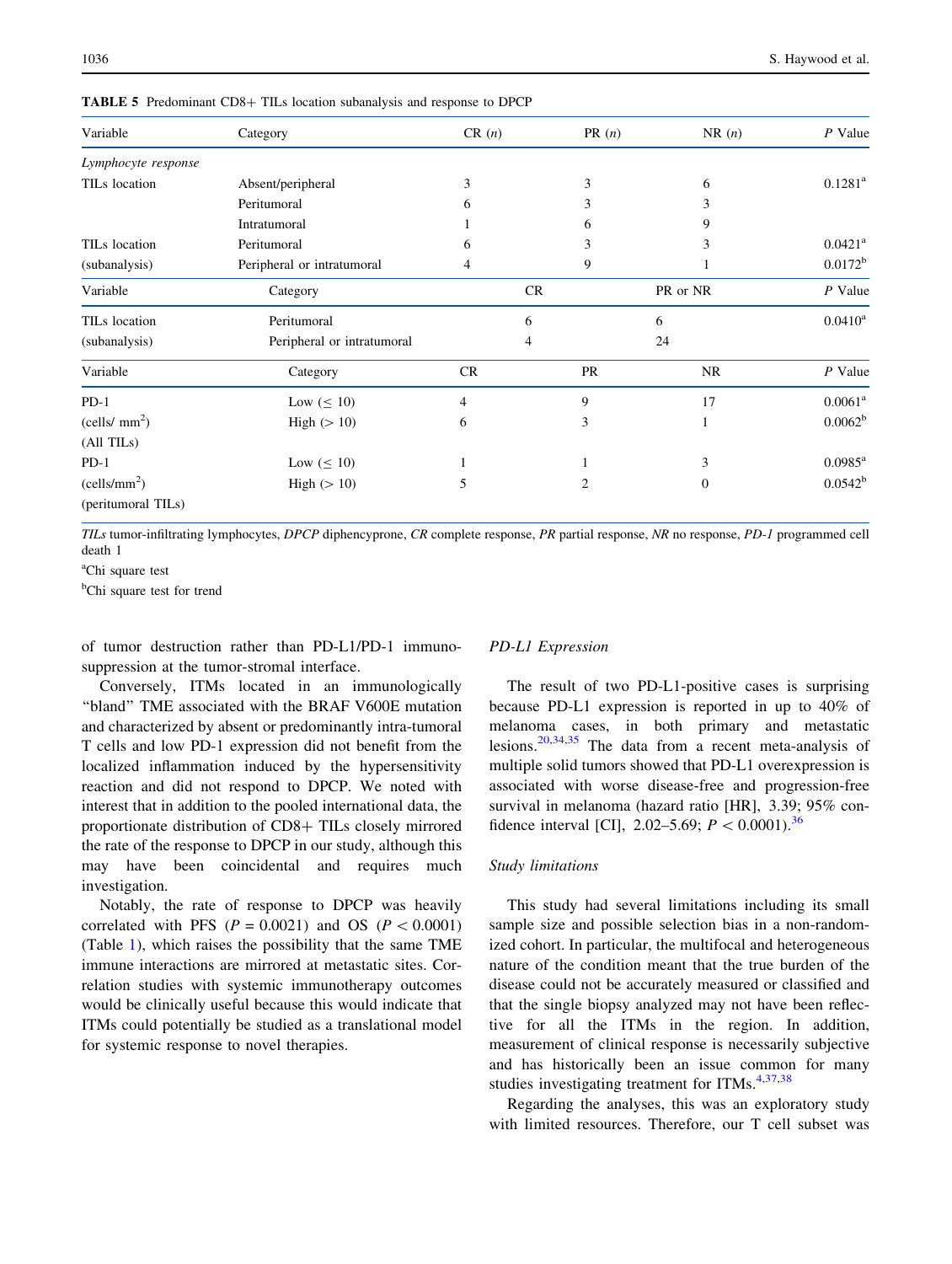<span id="page-8-0"></span>limited to CD8. The study would have been improved by additional T cell marker analyses, particularly analyses of CD3, CD4, and CD31, with cytokine assays to complement this work. Our sample was relatively small, and although we demonstrated significant findings in subanalyses, the group sizes were smaller, and the findings in this study should perhaps not be overstated. However, significant findings in small samples are challenging to achieve and, as such, the results appear to be compelling.

Finally, the results of patient outcomes were collated mostly in a period before the general availability of systemic immunotherapy. It would be interesting in future studies to correlate the response to local immunotherapy with the response to systemic immunotherapy.

## **CONCLUSION**

The study findings indicate that the tumor microenvironment plays an important role in determining the response of melanoma ITMs to topical DPCP. The results indicate that the absence of a BRAF V600 mutation and PD-L1 tumor expression are associated with a favorable response to DPCP, and qualitative assessment of  $CD8+$ TILs may be useful for predicting the clinical outcome with DPCP. These results may be useful for clinicians triaging the sequence of treatments for low-burden disease. A larger prospective study is needed for further elucidation of the mechanisms whereby topical DPCP leads to resolution of melanoma ITMs in the skin.

ACKNOWLEDGMENTS This study was funded by the Norwich Skin Tumour Unit Research Fund and the UEA MRes Supervisor Consumables Fund.

DISCLOSURE There are no conflicts of interest.

OPEN ACCESS This article is licensed under a Creative Commons Attribution 4.0 International License, which permits use, sharing, adaptation, distribution and reproduction in any medium or format, as long as you give appropriate credit to the original author(s) and the source, provide a link to the Creative Commons licence, and indicate if changes were made. The images or other third party material in this article are included in the article's Creative Commons licence, unless indicated otherwise in a credit line to the material. If material is not included in the article's Creative Commons licence and your intended use is not permitted by statutory regulation or exceeds the permitted use, you will need to obtain permission directly from the copyright holder. To view a copy of this licence, visit [http://creativecommons.](http://creativecommons.org/licenses/by/4.0/) [org/licenses/by/4.0/.](http://creativecommons.org/licenses/by/4.0/)

## **REFERENCES**

1. Read RL, Haydu L, Saw RPM, et al. In-transit melanoma metastases: incidence, prognosis, and the role of lymphadenectomy. Ann Surg Oncol. 2015;22:475–81.

- 2. Testori A, Ribero S, Bataille V. Diagnosis and treatment of intransit melanoma metastases. Eur J Surg Oncol. 2017;43:544–60.
- 3. Gershenwald JE, Scolyer RA, Hess KR, et al. Melanoma staging: evidence-based changes in the American Joint Committee on Cancer eighth edition cancer staging manual. CA Cancer J Clin. 2017;67:472–92.
- 4. Kroon HM, Moncrieff M, Kam PCA, Thompson JF. Outcomes following isolated limb infusion for melanoma: a 14-year experience. Ann Surg Oncol. 2008;15:3003–13.
- 5. Damian DL, Saw RPM, Thompson JF. Topical immunotherapy with diphencyprone for in-transit and cutaneously metastatic melanoma: DPCP for melanoma. J Surg Oncol. 2014;109:308–13.
- 6. Read T, Webber S, Tan J, et al. Diphenylcyclopropenone for the treatment of cutaneous in-transit melanoma metastases: results of a prospective, non-randomized, single-centre study. J Eur Acad Dermatol Venereol. 2017;31:2030–7.
- 7. Moncrieff M, Fadhil M, Garrioch J. Topical diphencyprone for the treatment of locoregional intralymphatic melanoma metastases (LIMMs) of the skin: the 5-Year Norwich experience. Br J Dermatol. 2016;174:1141–2.
- 8. Harland CC, Saihan EM. Regression of cutaneous metastatic malignant melanoma with topical diphencyprone and oral cimetidine. Lancet. 1989;334:445. [https://doi.org/10.1016/s0140-](https://doi.org/10.1016/s0140-6736(89)90619-3) [6736\(89\)90619-3](https://doi.org/10.1016/s0140-6736(89)90619-3).
- 9. Gulati N, Suárez-Fariñas M, Fuentes-Duculan J, et al. Molecular characterization of human skin response to diphencyprone at peak and resolution phases: therapeutic insights. J Invest Dermatol. 2014;134:2531–40.
- 10. Van der Steen PH, Happle R. Topical immunotherapy of alopecia areata. Dermatol Clin. 1993;11:619–22.
- 11. Damian DL, Thompson JF. Treatment of extensive cutaneous metastatic melanoma with topical diphencyprone. J Am Acad Dermatol. 2007;56:869–71.
- 12. Lee J-H, Choi J-W, Kim Y-S. Frequencies of BRAF and NRAS mutations are different in histological types and sites of origin of cutaneous melanoma: a meta-analysis. Br J Dermatol. 2011;164:776–84.
- 13. Davies H, Bignell GR, Cox C, et al. Mutations of the BRAF gene in human cancer. Nature. 2002;417:949–54.
- 14. Long GV, Menzies AM, Nagrial AM, et al. Prognostic and clinicopathologic associations of oncogenic BRAF in metastatic melanoma. J Clin Oncol. 2011;29:1239–46.
- 15. Flaherty KT, Puzanov I, Kim KB, et al. Inhibition of mutated, activated BRAF in metastatic melanoma. N Engl J Med. 2010;363:809–19.
- 16. Robert C, Grob JJ, Stroyakovskiy D, et al. Five-year outcomes with dabrafenib plus trametinib in metastatic melanoma. N Engl J Med. 2019;381:626–36.
- 17. Hadrup S, Donia M, Thor Straten P. Effector CD4 and CD8 T cells and their role in the tumor microenvironment. Cancer Microenviron. 2013;6:123–33.
- 18. Gooden MJM, de Bock GH, Leffers N, Daemen T, Nijman HW. The prognostic influence of tumour-infiltrating lymphocytes in cancer: a systematic review with meta-analysis. Br J Cancer. 2011;105:93–103.
- 19. Okazaki T, Honjo T. PD-1 and PD-1 ligands: from discovery to clinical application. Int Immunol. 2007;19:813–24.
- 20. Obeid JM, Erdag G, Smolkin ME, et al. PD-L1, PD-L2, and PD-1 expression in metastatic melanoma: correlation with tumor-infiltrating immune cells and clinical outcome. Oncoimmunology. 2016;5:e1235107.
- 21. Robert C, Ribas A, Schachter J, et al. Pembrolizumab versus ipilimumab in advanced melanoma (KEYNOTE-006): post hoc 5-year results from an open-label, multicentre, randomised, controlled, phase 3 study. Lancet Oncol. 2019;20:1239–51.